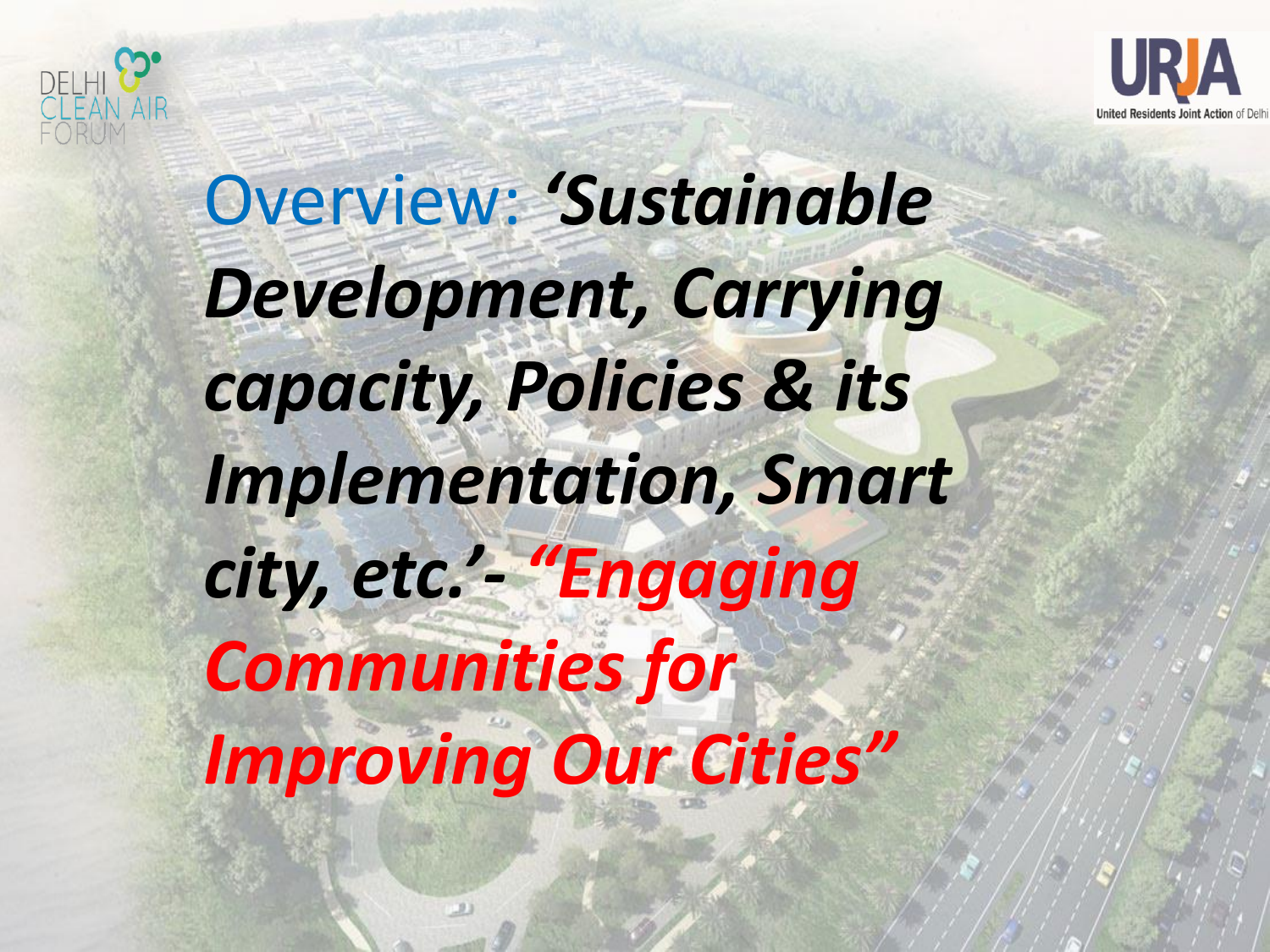



# **Sustainable Development**

- Sustainable development or City Sustainable means the availability of quality services matching the growing influx of population
- At URJA we define Sustainable Development as the ability of the Govt., ULBs, medical services, police and others, to maintain the prescribed standards of services to Citizens despite increased densification. Quality of life indices must be maintained at high standards.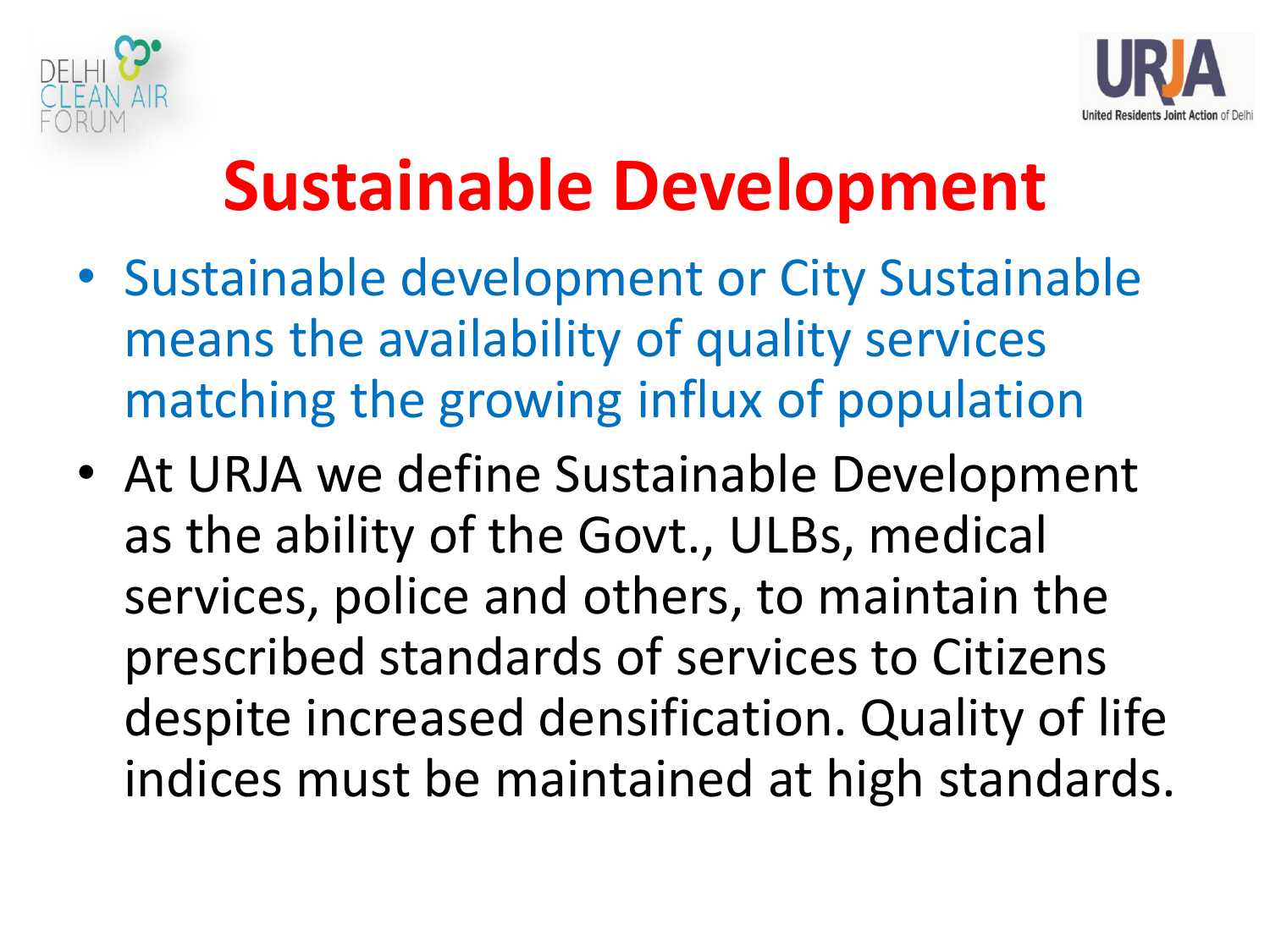



- Increased human population, economic growth, application of resource depletion and polluting technology has degrading the environment and society beyond repairable limit resulting into the people facing a constant struggle with polluted water, polluted air, overflowing sewage, congested roads, hanging cables and wires, open foul smelling garbage dumps, construction dust choking nasal passage and lungs, poor infrastructure and many others.
- Some of the barriers for sustainable city development are encroachment, additional growth in number of vehicles occupying the mobility space, unregulated vendors, noncapping of public transport, unregulated waste management practices, non-implementation of industrial rules and non-implementation of penal actions, governance failures and missing local area planning.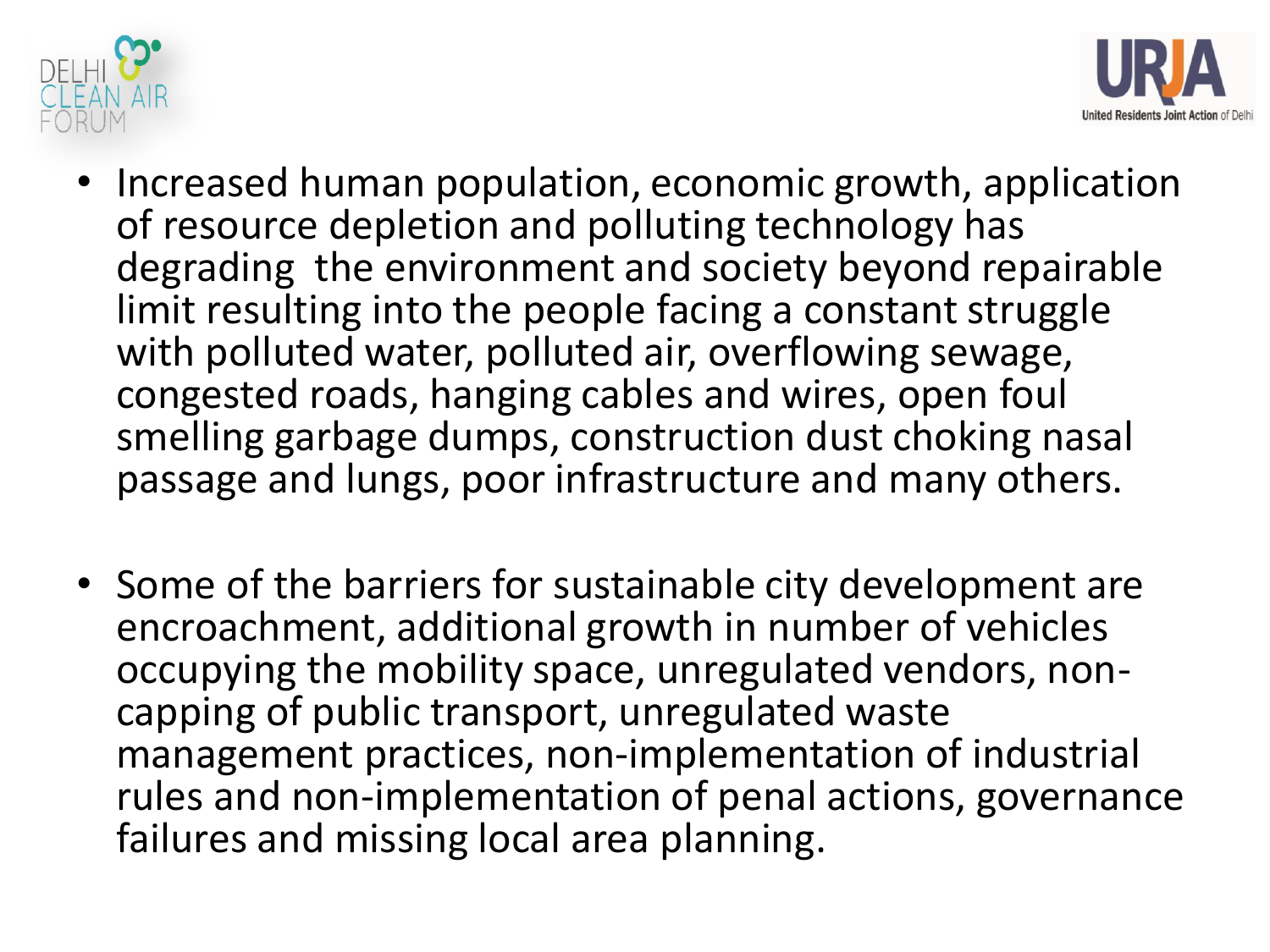



• Sustainably strong, healthy, liveable cities with compatible carrying capacity depend on clean air to breath, clean water to drink, smooth mobility, proper infrastructure, proper Garbage management, adequate energy and food supply, use of latest technologies and regular monitoring and speedy grievance mechanism. This is not possible to achieve without considering the carrying capacity of the city.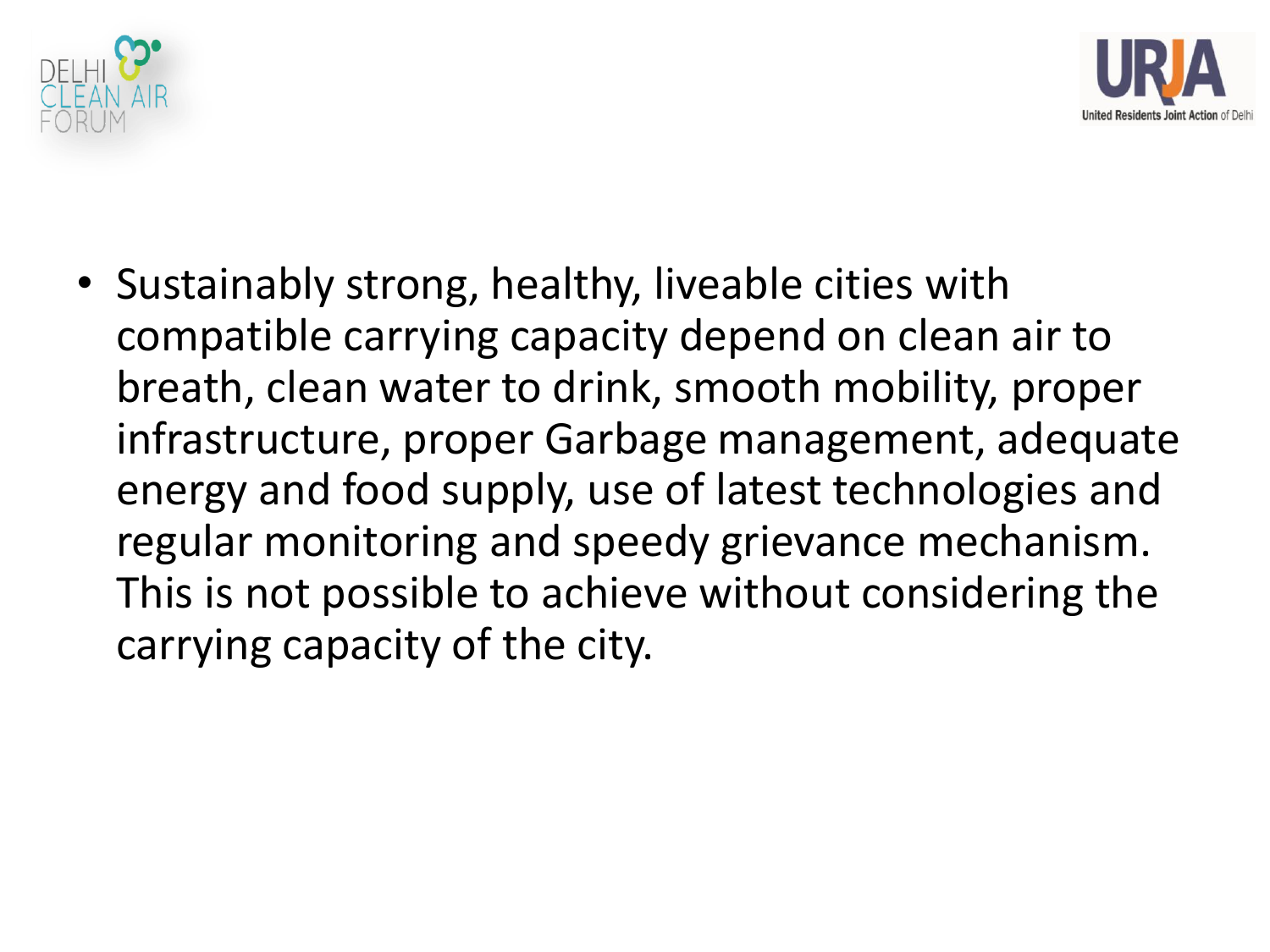



- **Carrying Capacity :** means the compatibility of available resources, utilities- sewage, power, water, health services, education services, infrastructure and transport, housing, urban & rural green lung, security etc. in the state that can cater to the needs of population or accommodate a particular level of population continuously and without any constrain.
- There are set norms Nationally and Internationally but in case of metro cities like Delhi, Mumbai etc. they change.
- Ever increasing Population each year serves as a deterrent to carrying capacity of the city and hence the announcements of Free Bees and Soap-opera in these cities should be completely discouraged and banned.
- The political compulsions cannot and shall not encourage it and methods to control the same must be developed. May be a challenge?? To accomplish it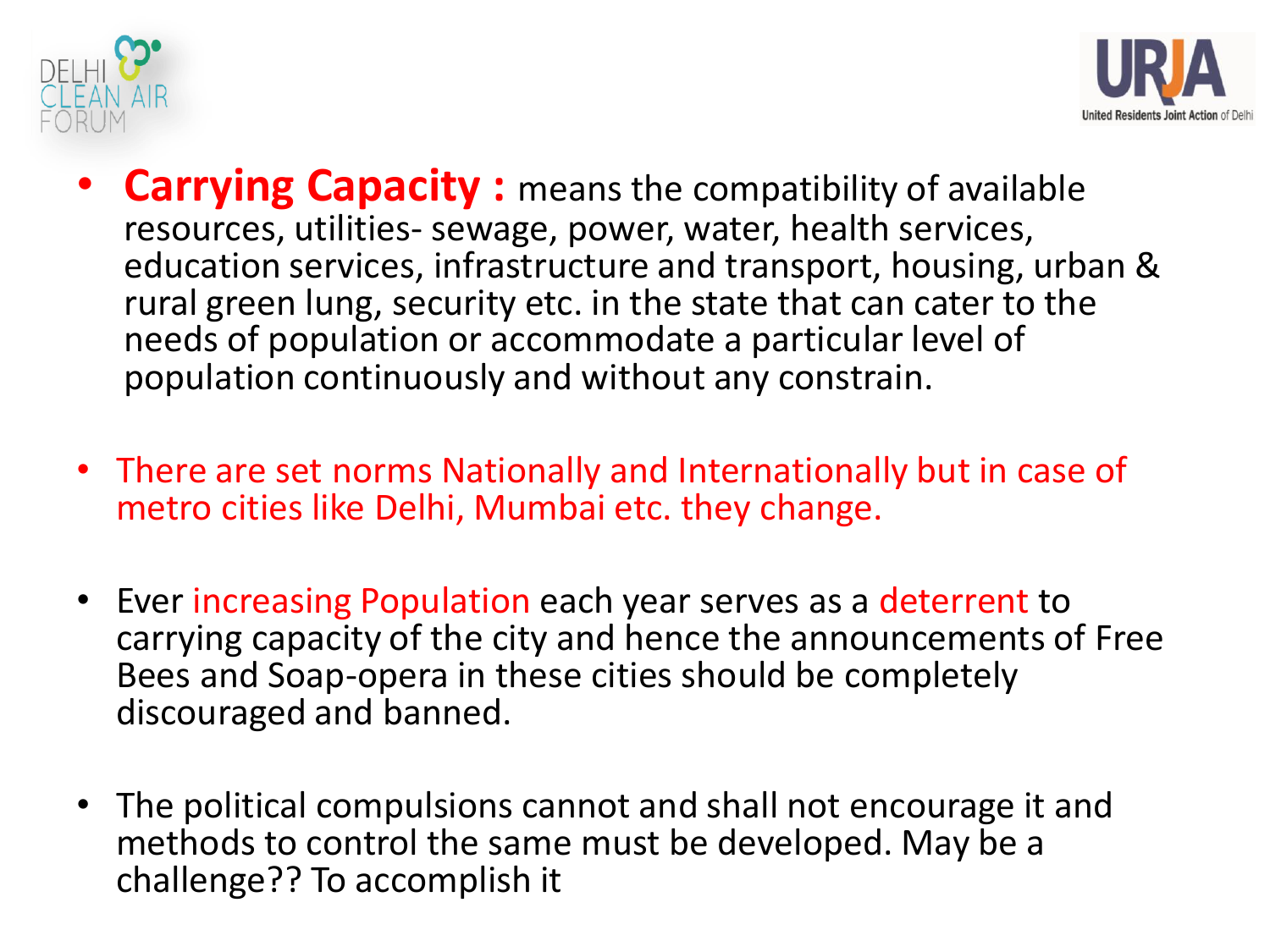



# **Levels of carrying capacity evaluation**

- Infrastructural capacity level (water supply system, sewage system, transportation system, waste disposal system, etc. )
- Institutional capacity level (Environment protection acts, Biodiversity conservations act, as well as zoning regulations, building permits, land use ordinances, etc)
- Perceptual capacity level (the basic thinking of people & their duties towards environment)
- Environmental capacity level(clean air & water, low pollution, etc.)
- Sustainable capacity level (how long the resource will be available for usage)
- Bio centric capacity level (different threats which harm the integrity, stability and beauty of the biotic community of an urban area)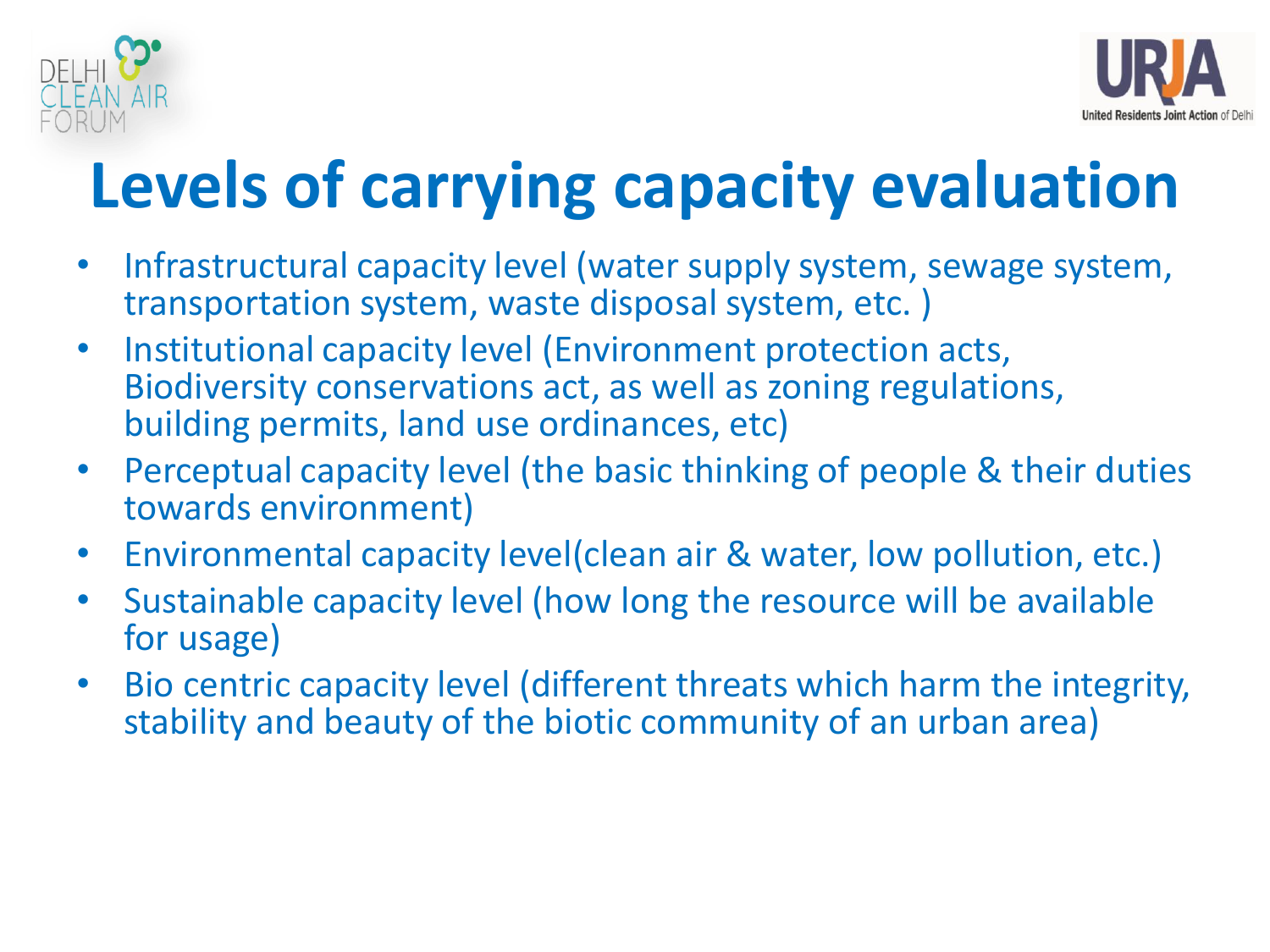



## **Beyond carrying capacity**

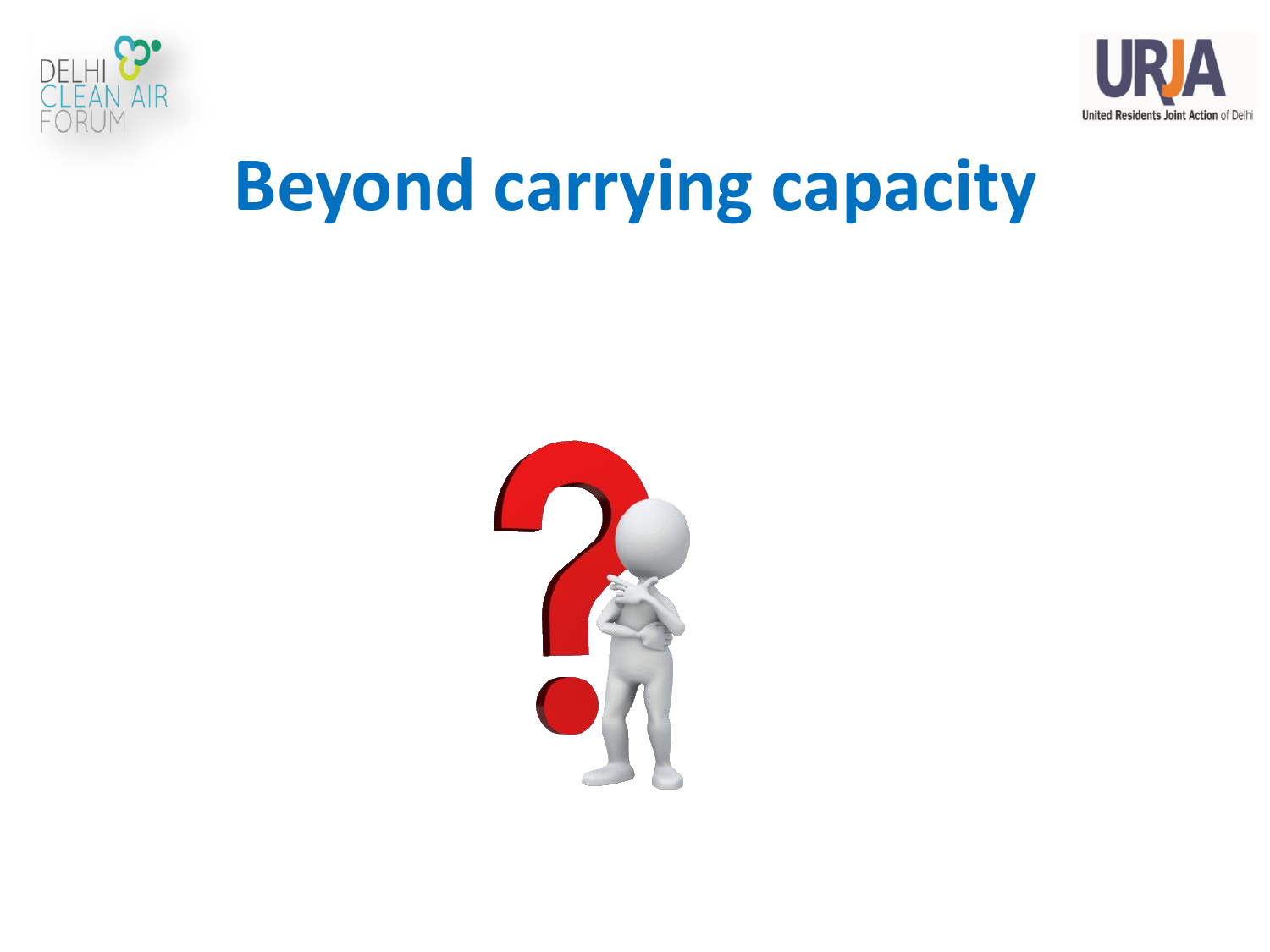



#### **Policies that exist but failed to see the light of the day may be recorded as:**

#### » **Water:**

- » Rain Water Harvesting
- » Water Conservation
- » Clean drinking water
- » Drainage & Sewage
- » Water Reservoirs
- » Rejuvenation of water bodies

#### » **Master Plan Development**

- » Master plan 2021
- » Footpath & Pedestrian -Right to walk
- » Safety of Buildings Structure
- » Green Buildings
- » Parking space management
- » Creation of Community Halls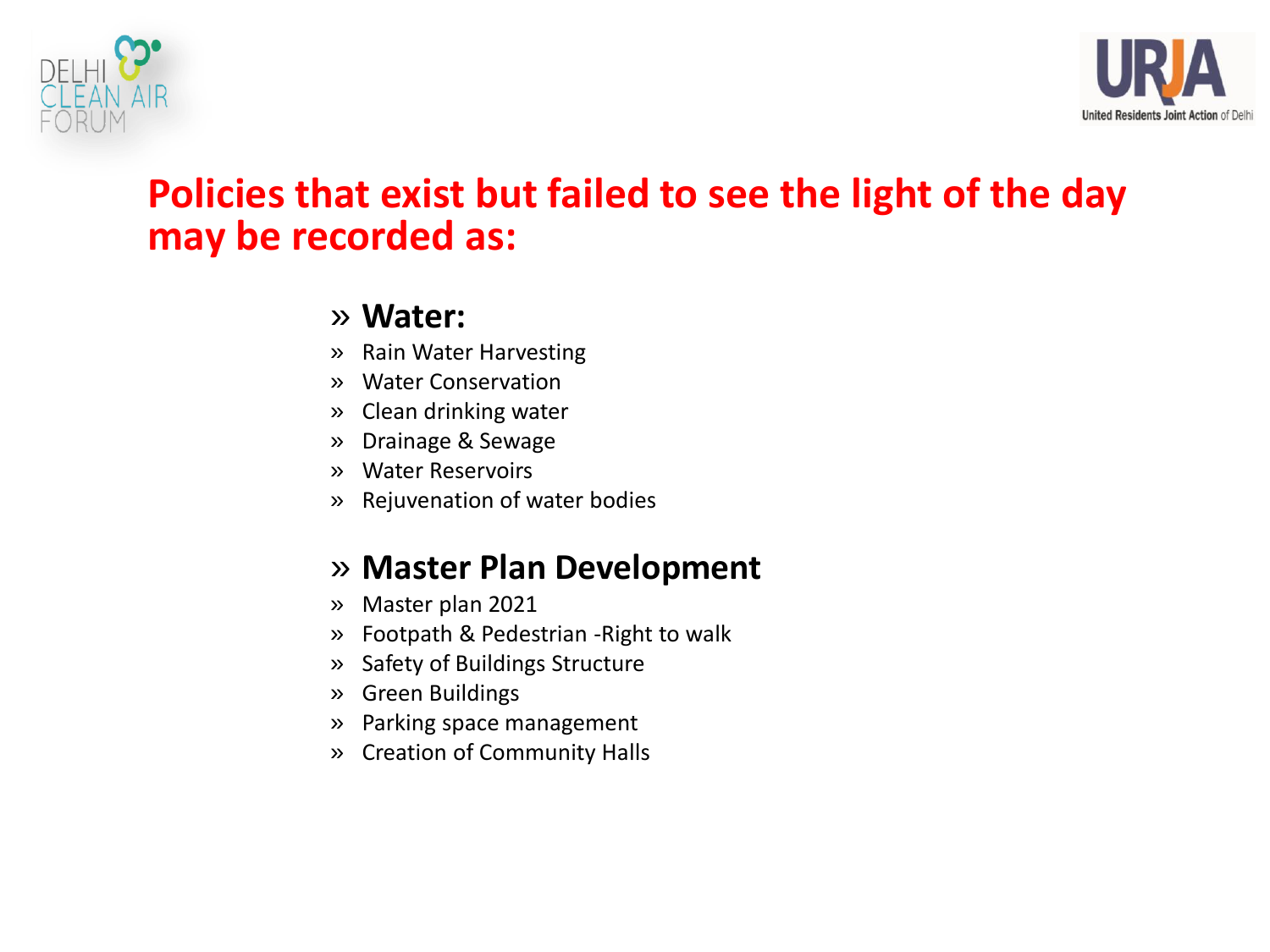



## **State Policies:**

- » Plastic free City
- » Vendors Policy- Vending Act
- » Solid waste management
- » Renewable energy- Solar
- » Forest & Green Lungs
- » Pollution Control
- » Noise & Sound
- » City aesthetics & Signage's
- » Cable/ wires hanging around
- » Security
- » Controlling dark spots –Electricity/ street lights
- » Transport- e-rickshaw, tricycle, buses, Commercial vehicles etc.
- » Fire
- » Electricity
- » Health
- » Education
- » Transport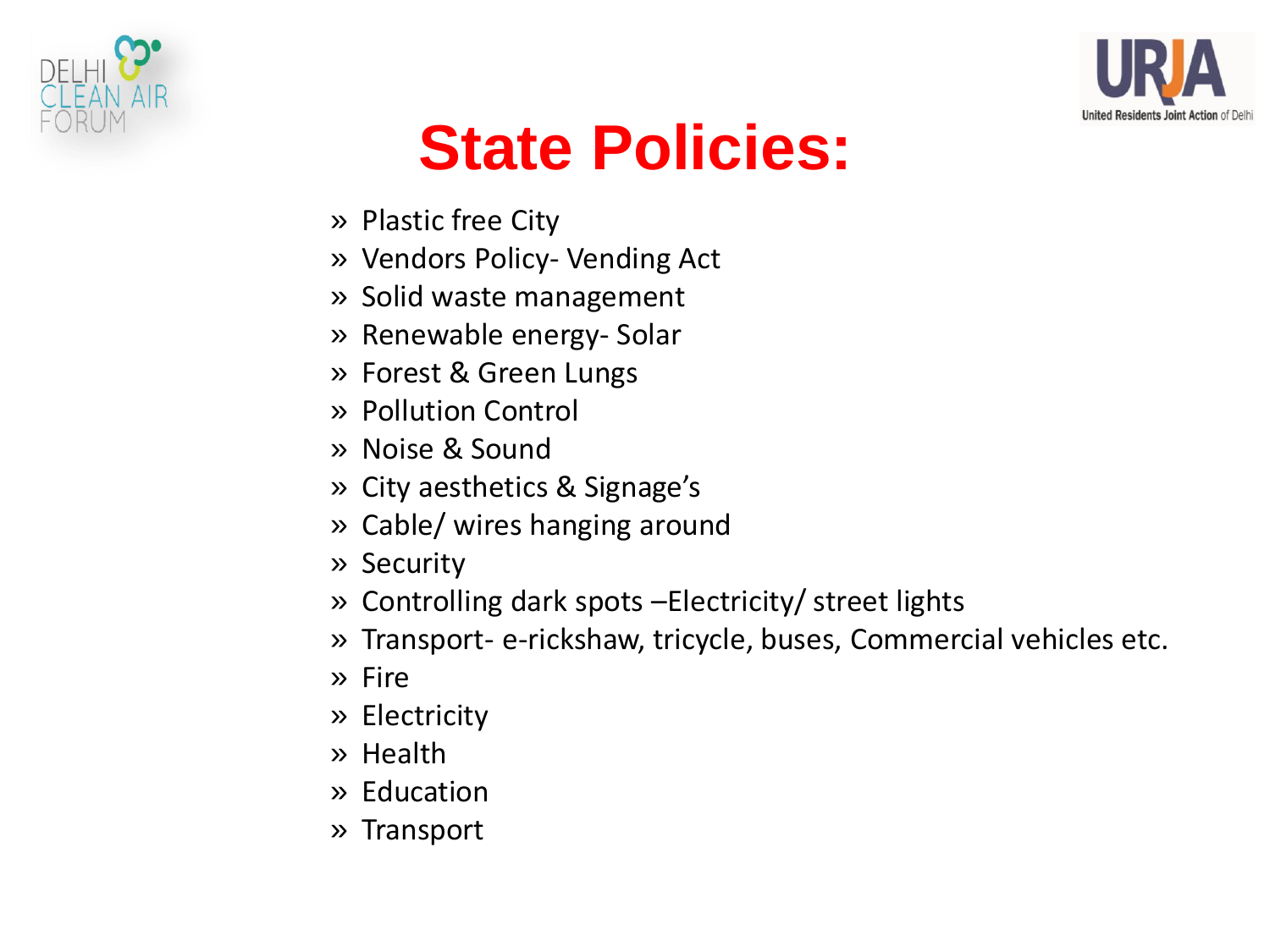



#### **Municipal Policies:**

- » Building Bye-laws
- » Garbage Disposal
- » Removal of dumps
- » Public toilets & Urinals
- » Food Licencing
- » Hotels & restaurants
- » Farm Houses
- » Street Lights
- » Advertisement

#### **Central Policies:**

- » Environment
- » Telecom Regulatory Authority of India- Regulations
- » Open Duct Policy
- » Gas Pipelines
- » Police
- » Master Plan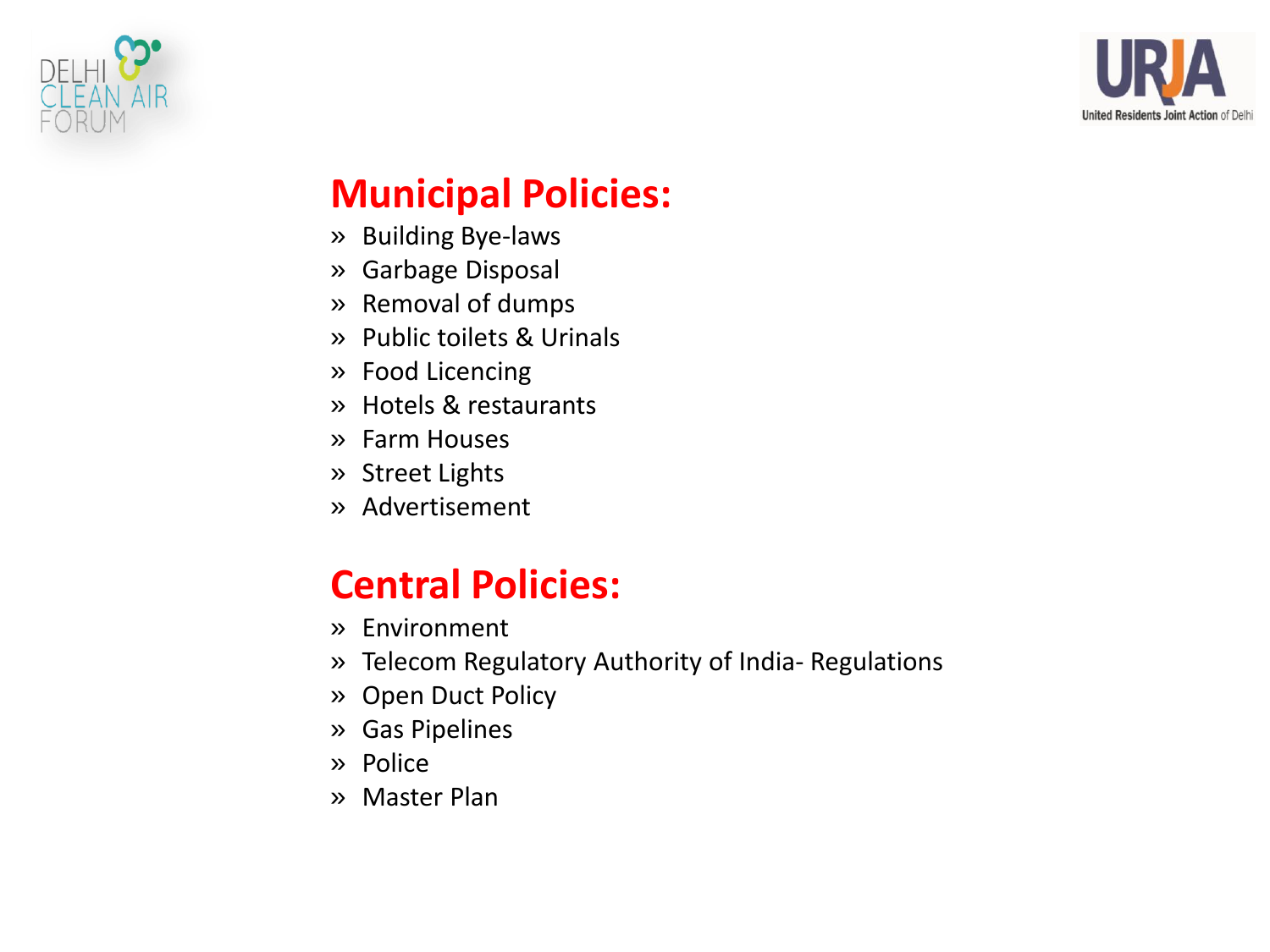





- The implementation of the policies formulated and announced by govt. during the previous many years for a sustainable developed city but the implementation of these policies on ground failed.
- Non compliance of policies is usually taken as policy failure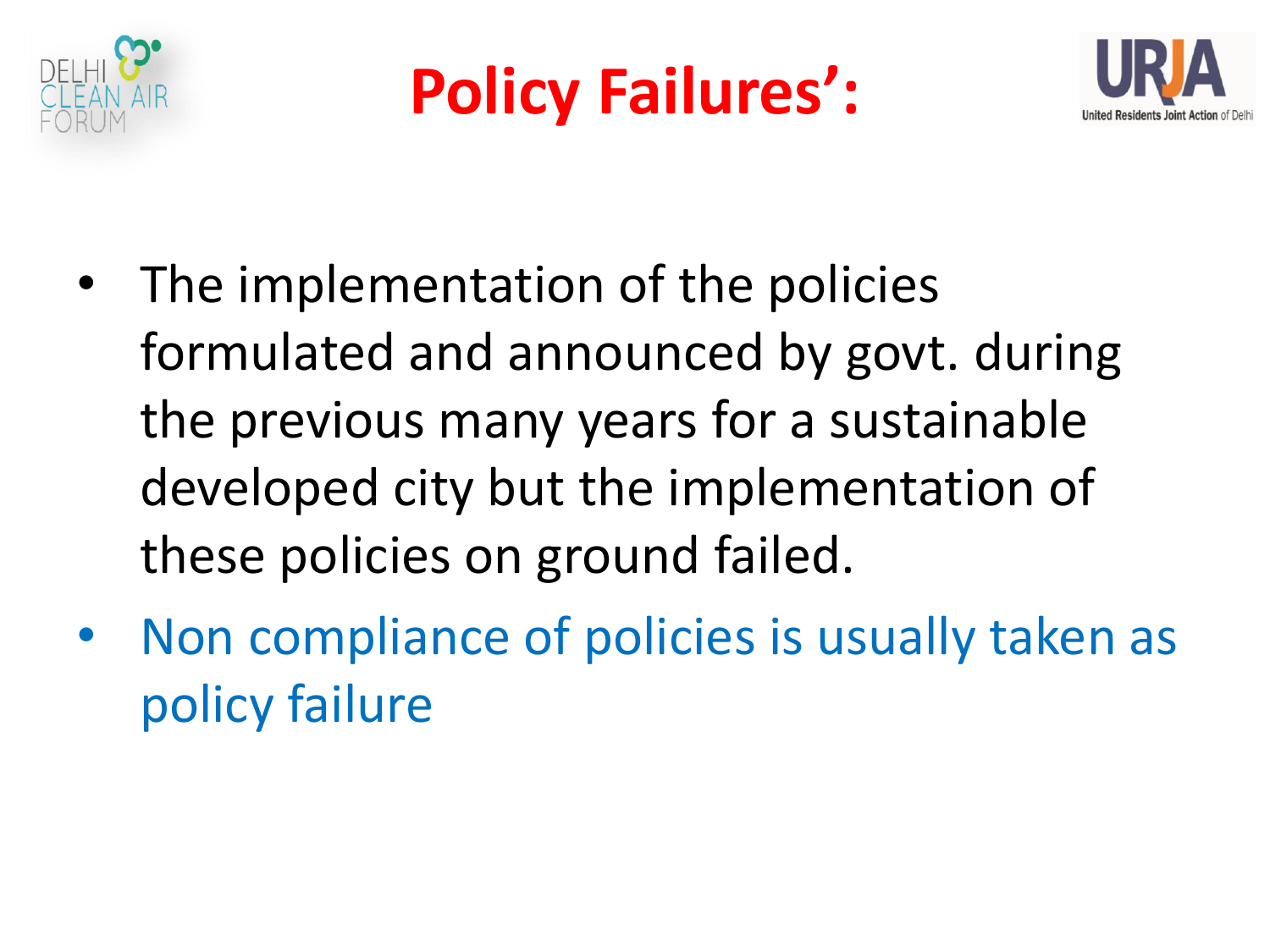



# **Policy Failure reasons are contrary**

- Ignorance of citizen with respect to lack of communication between government and policy makers
- No framed structure is available for regular interaction of authorities, experts and ministries with masses.
- Local area plan is missing
- Ignoring carrying capacity
- Environment degradation is by and large occurs as a ripple effect of the all above and reduce the capacity of available clean air to breath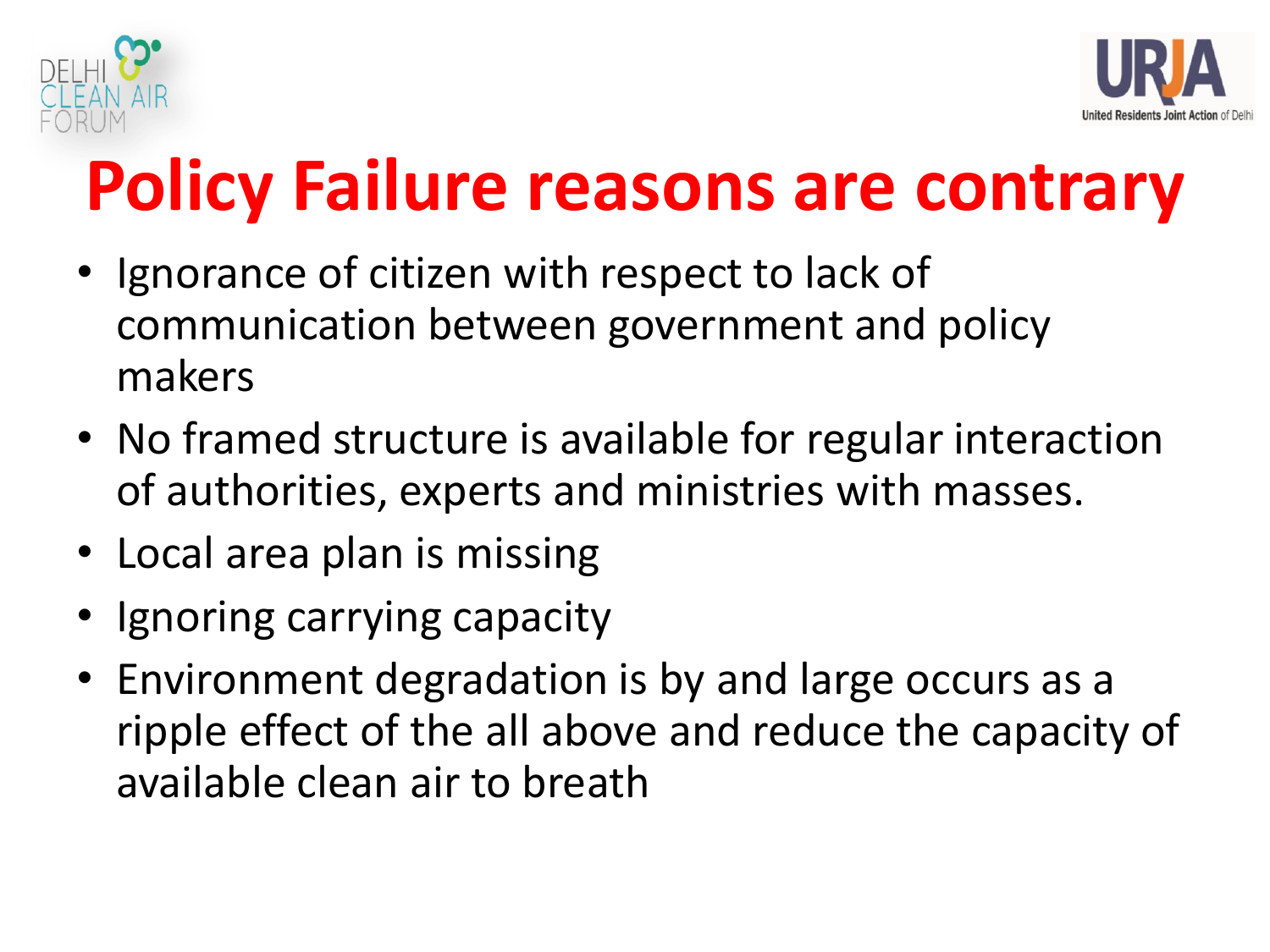





In order to move towards making of a smart city some workable Solutions of the existing problems that block the path of the development of sustainable city may be as:

- Need to develop a process to take citizen into confidence to work with the policy to achieve desired outcome
- Behavioral change and capacity building of the authorities and agencies
- Knowledge sharing and reporting within the departments and inter departments
- Reporting and execution under one roof in a ward
- Ward level /district level/zone level planning committees that include the executors and the beneficiary
- Don't provide free housing, subsidies to utilities in the name of poor or below poverty line. If at all it is needed a provision should be made to keep a capping period of not more than three years.
- Besides this, each and every step planned for the advancement of the city should be only initiated taking the carrying capacity into consideration, without which any development would not sustain for land and eventually effect the environment and society adversely.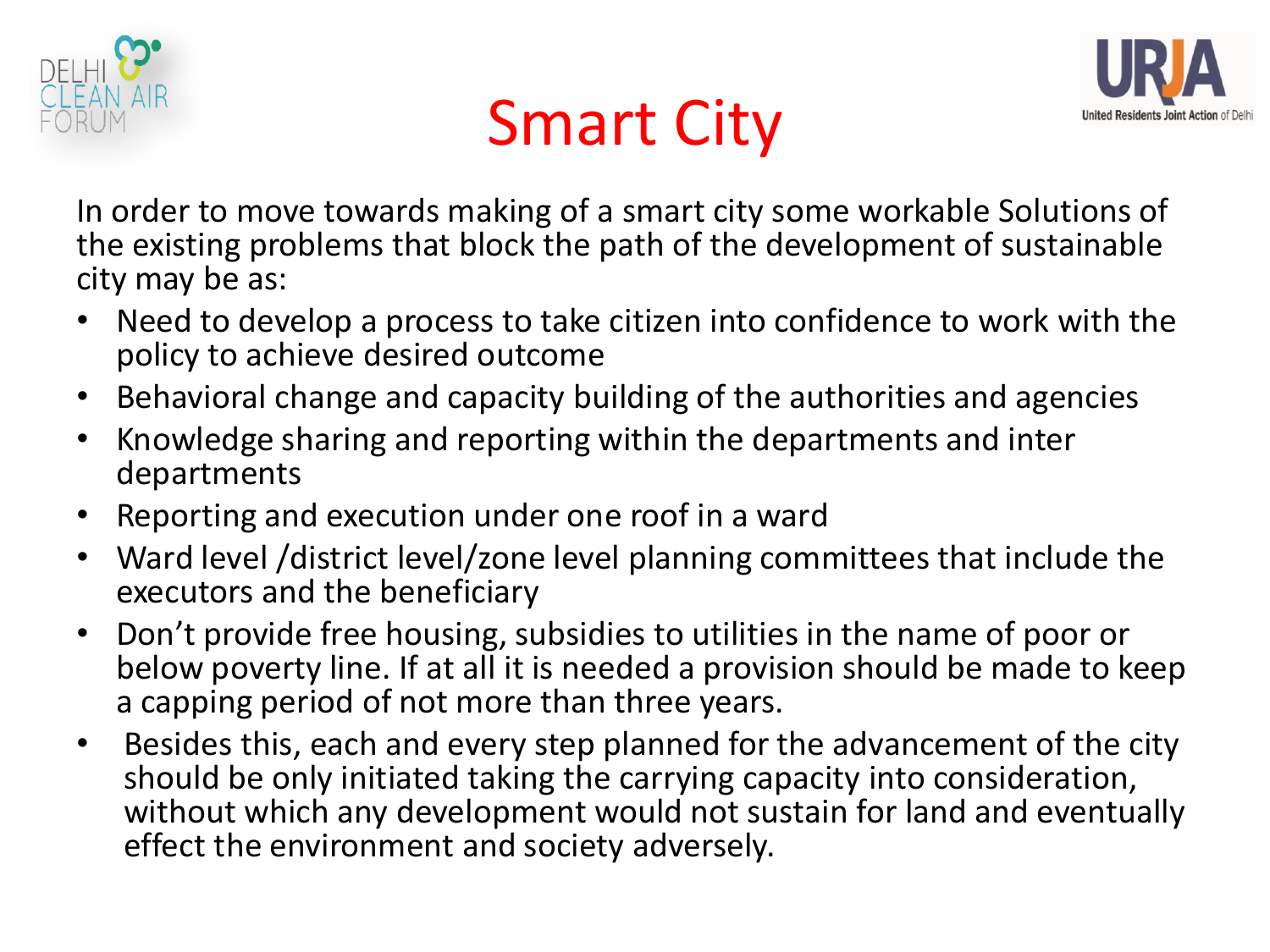



# **Space Crunch- A Challenge**

- **All industries, agencies and citizens are fully aware that the additional space cannot be created**
- $\triangleright$  Whatever is planned & structured to control the future needs experts fail to address the growing needs for next 50 years + and so on in all previous policy documents
- $\triangleright$  The time duration taken for execution of policy & when the policies starts showing the effect on ground, by that time the ground realities are already changed/altered.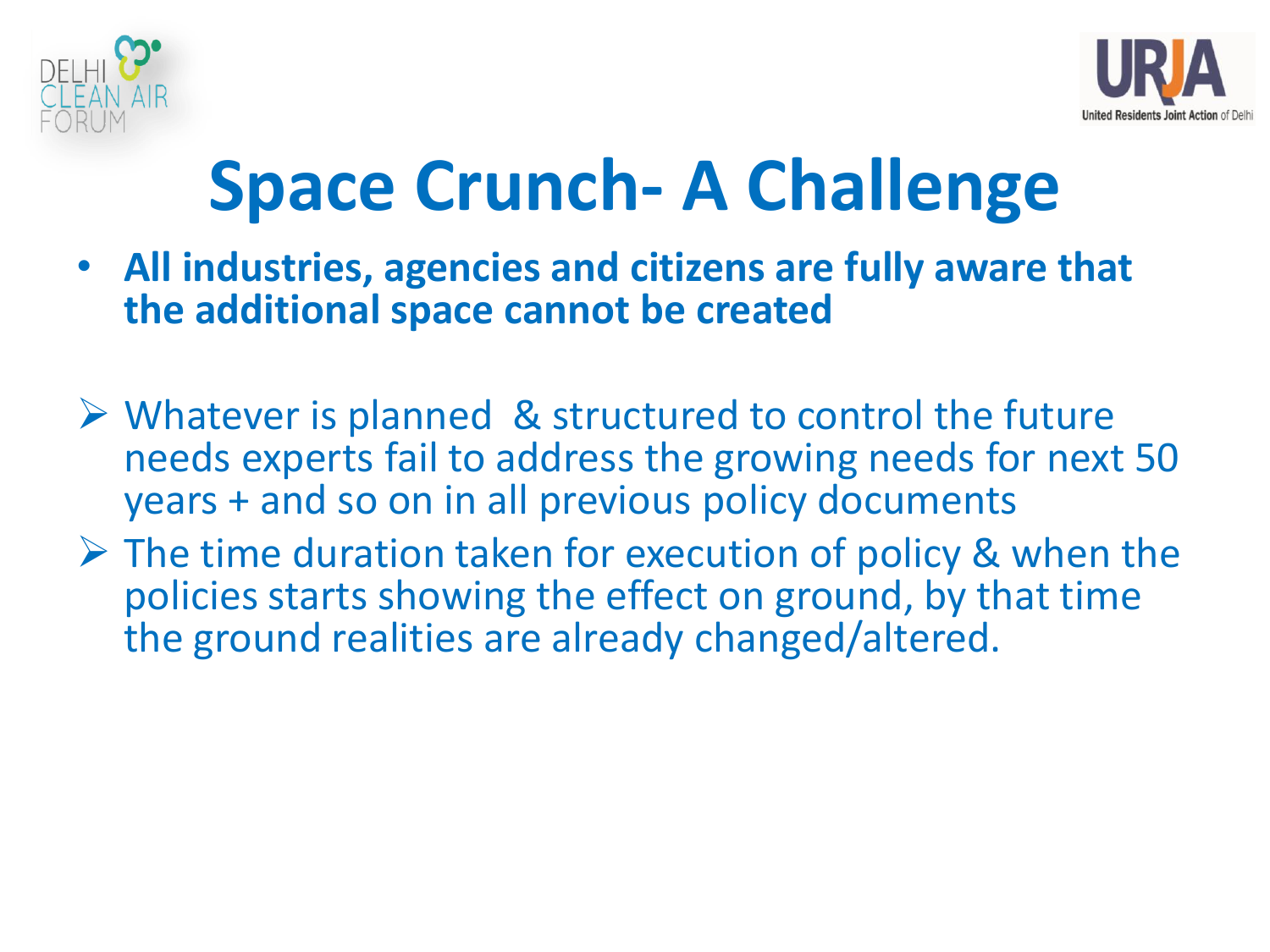



# **Availability of Resources: Current Status**

- Polluted water
- Polluted air
- Overflowing sewage
- Congested roads
- Hanging cables and wires
- Open foul smelling garbage dumps
- Construction dust choking nasal passage and lungs
- Poor infrastructure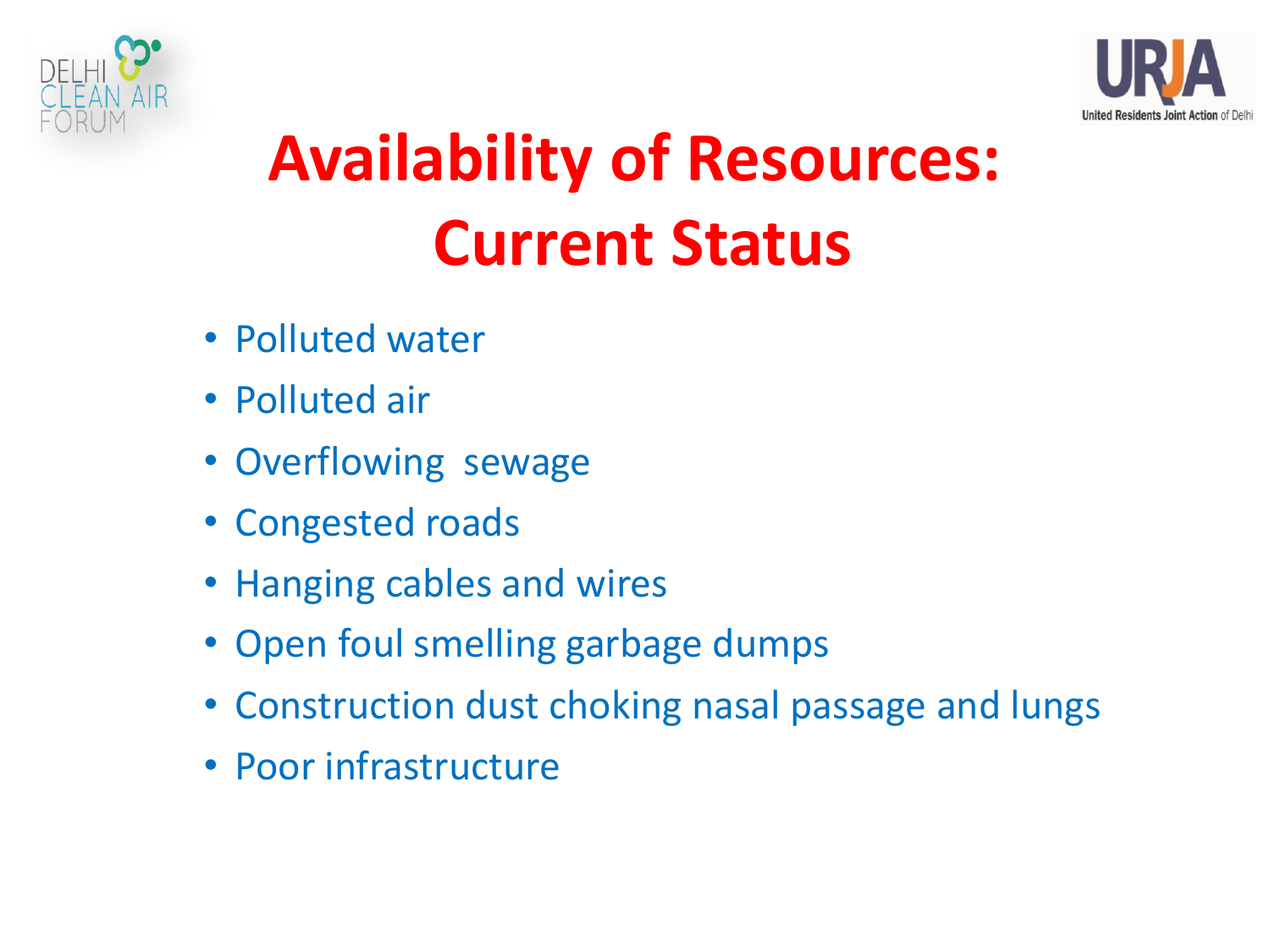



# **Requirements for sustainable city**

- Clean air to breath
- Clean water to drink
- Smooth mobility
- Proper infrastructure
- Proper Garbage management
- Energy and food
- Use of latest technologies
- Regular monitoring and speedy grievance mechanism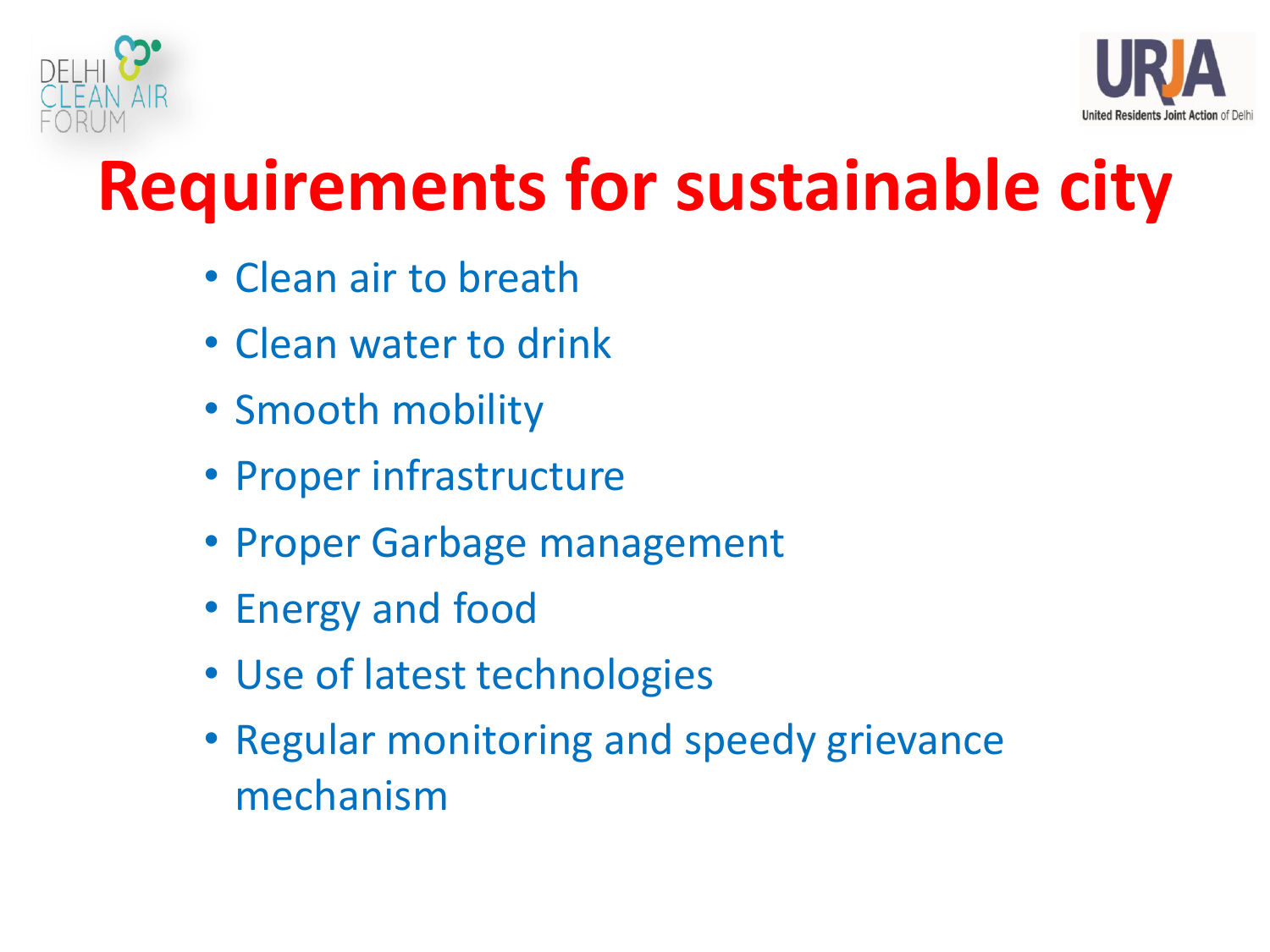



## Lack of resources & mechanized tools give rise to **Out fall**

- Regular out burst of fire at dump sites
- Burning of hazardous material here and there
- Regular fatal accidents in cleaning sewer lines
- Visible, irregular signage's and merging roads
- Structural safety of the buildings
- Encroachments & mushrooming of vendors
- Fitness of the vehicles
- Hanging wires all-around the city
- Eroded Faith & Trust
- Governance failure
- And many more such issues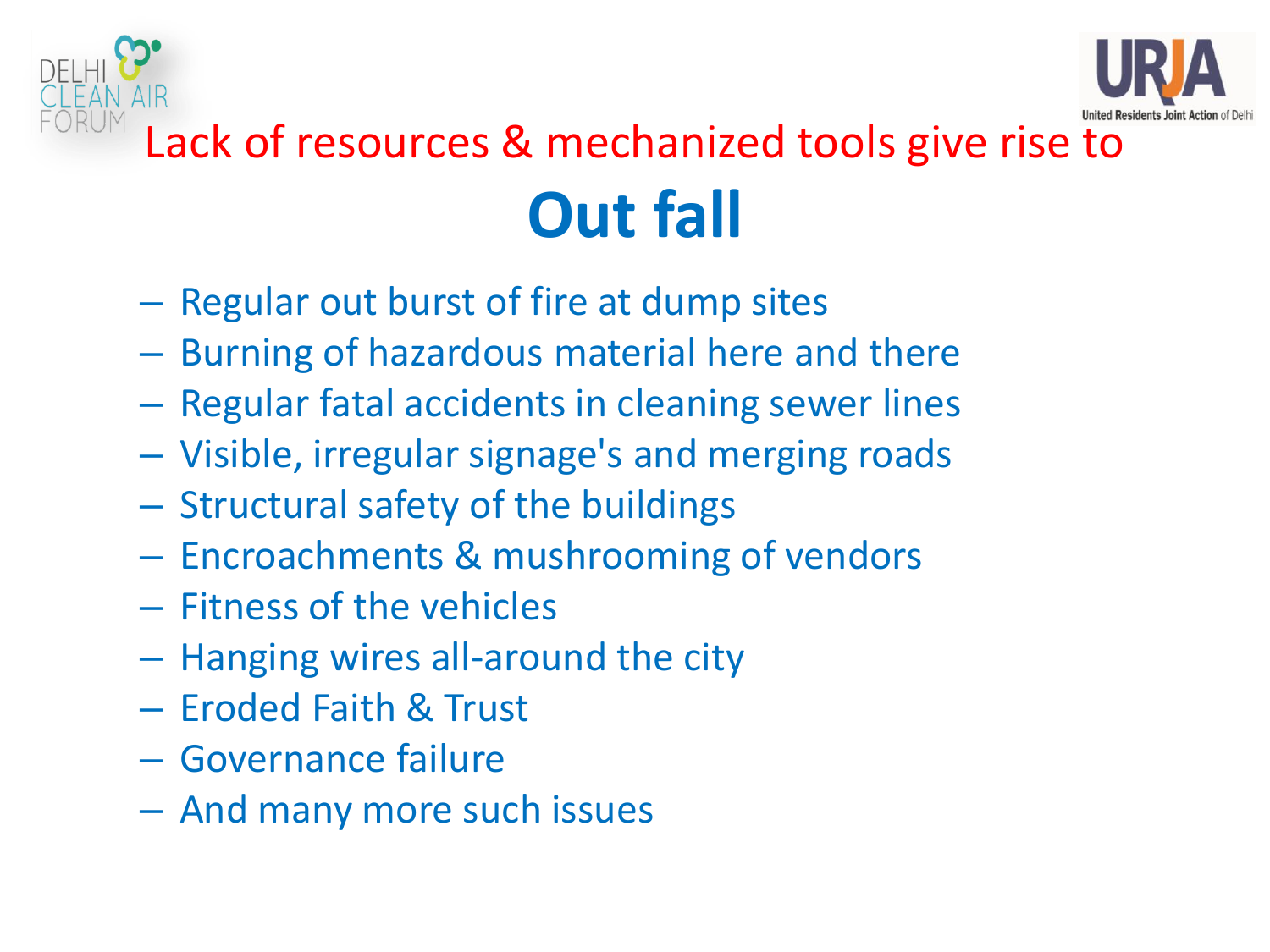



### **Public aspirations to Resource access**

- easy access to public transportation
- good air quality
- garbage collection and disposal services
- Safe infrastructure
- Quality drinking water & sewer disposal
- quality education, health services, safety and other modern living necessities.
- Clean & Green environment
- Proper signage's & aesthetics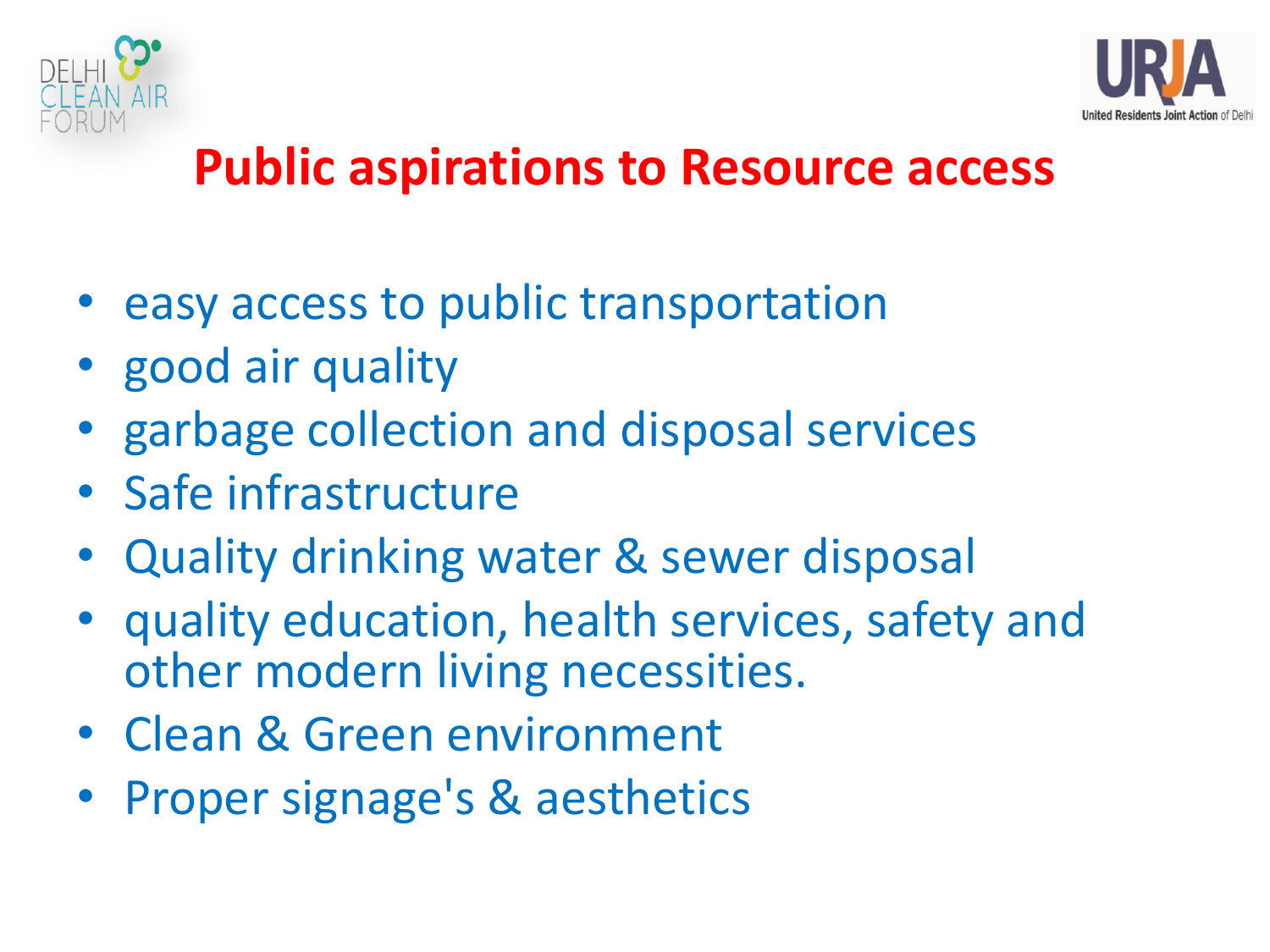



## **Urban renewal actions**

- Waste management practices
- Urban spaces
- Public streets
- Public parks
- Public Transport
- Easy Communication
- Farm Produce/ Irrigation etc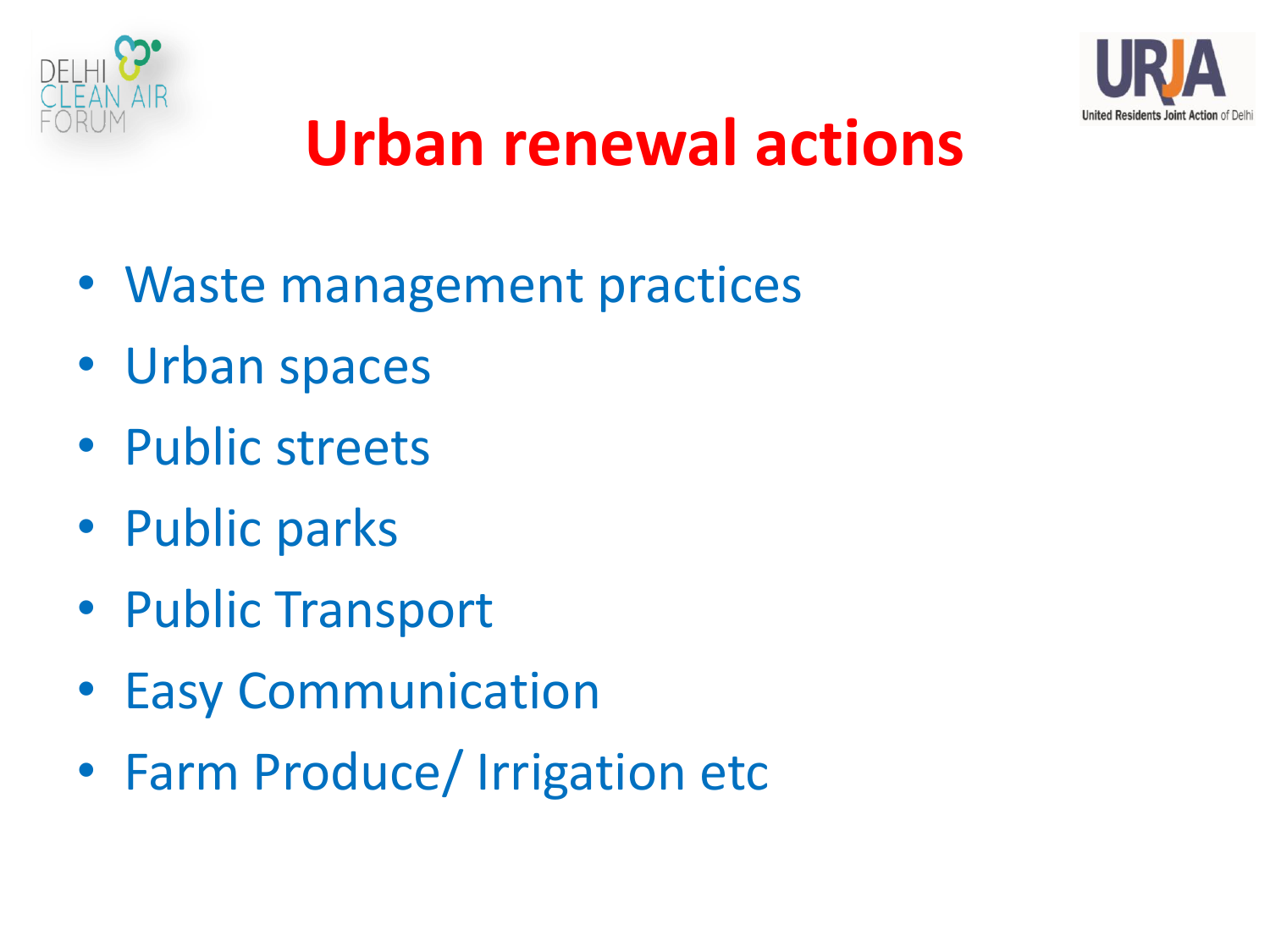



## **Reduction of CO2 emissions**

### Shift to

- Renewable energies
- Good supply of alternative means of transport (e.g. bicycles, trains and electric buses)
- Vertical gardens
- Household commitment to water and energy saving.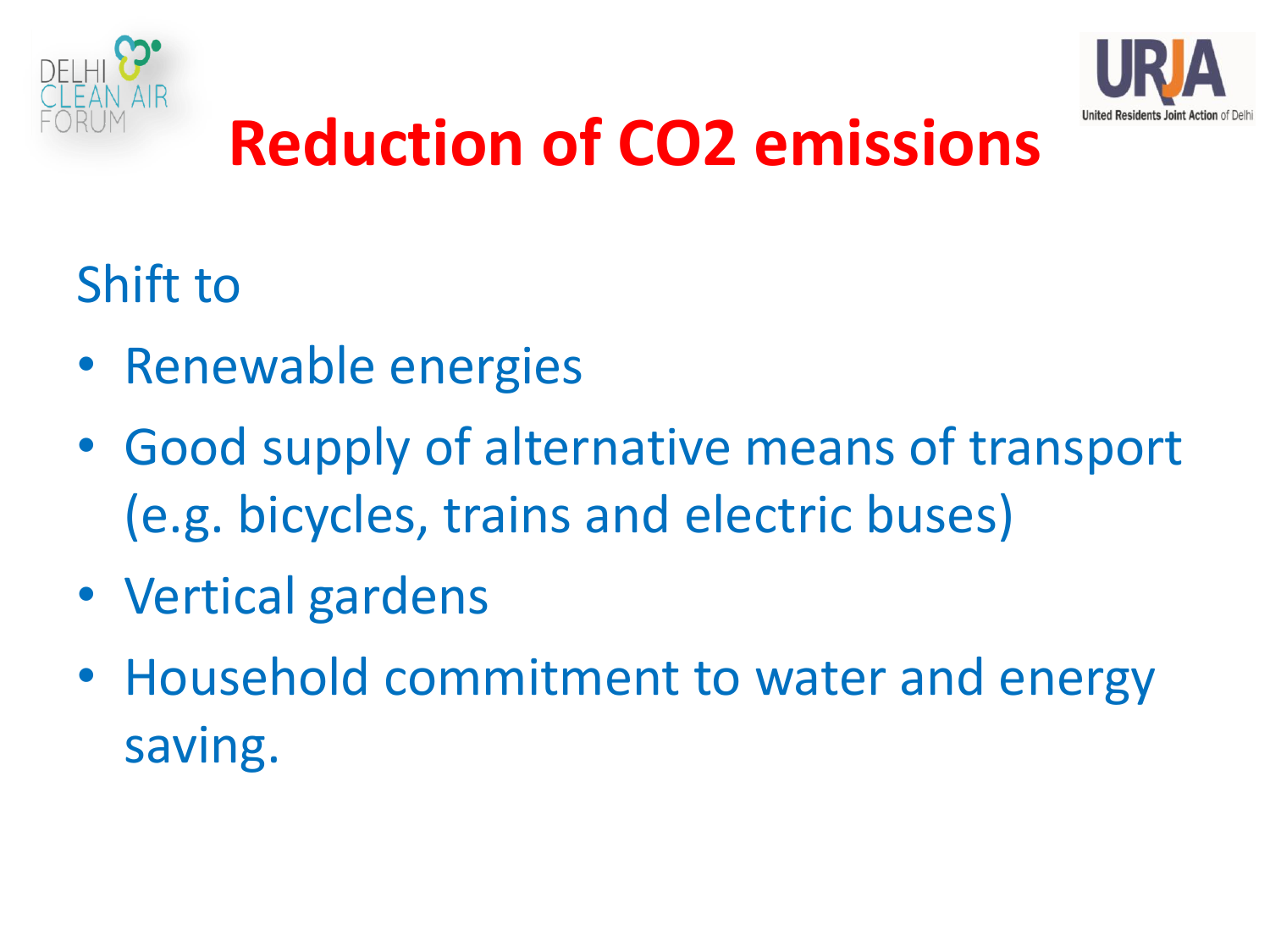



## **Favouring ethical consumption**

Promote and encourage **Ethical consumption** Local food production Fair trade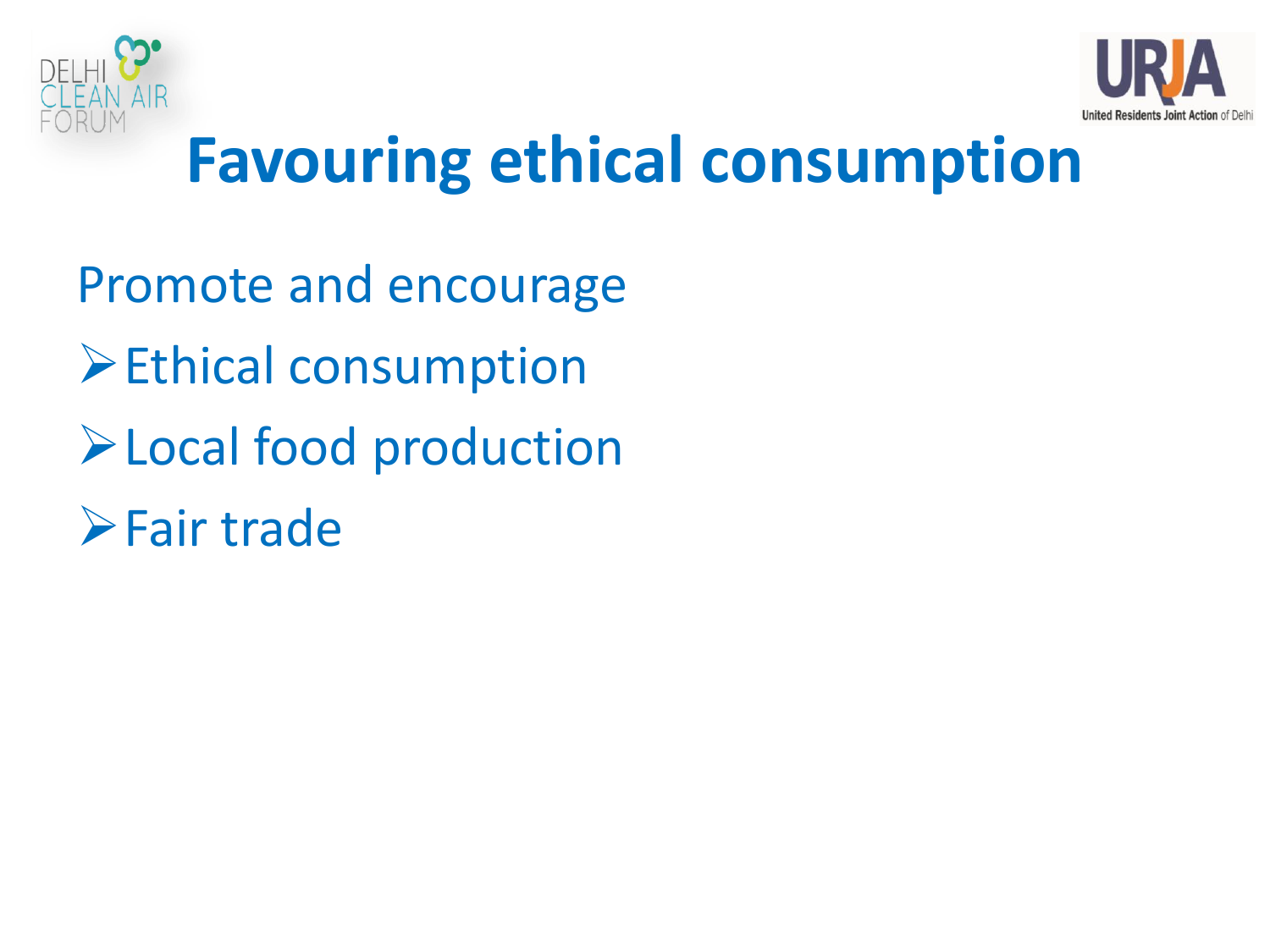



## **Reduce, reuse and recycle**

Awareness about

- $\triangleright$  recycling
- $\triangleright$  responsible consumption
- Create infrastructure that allows for minimal waste.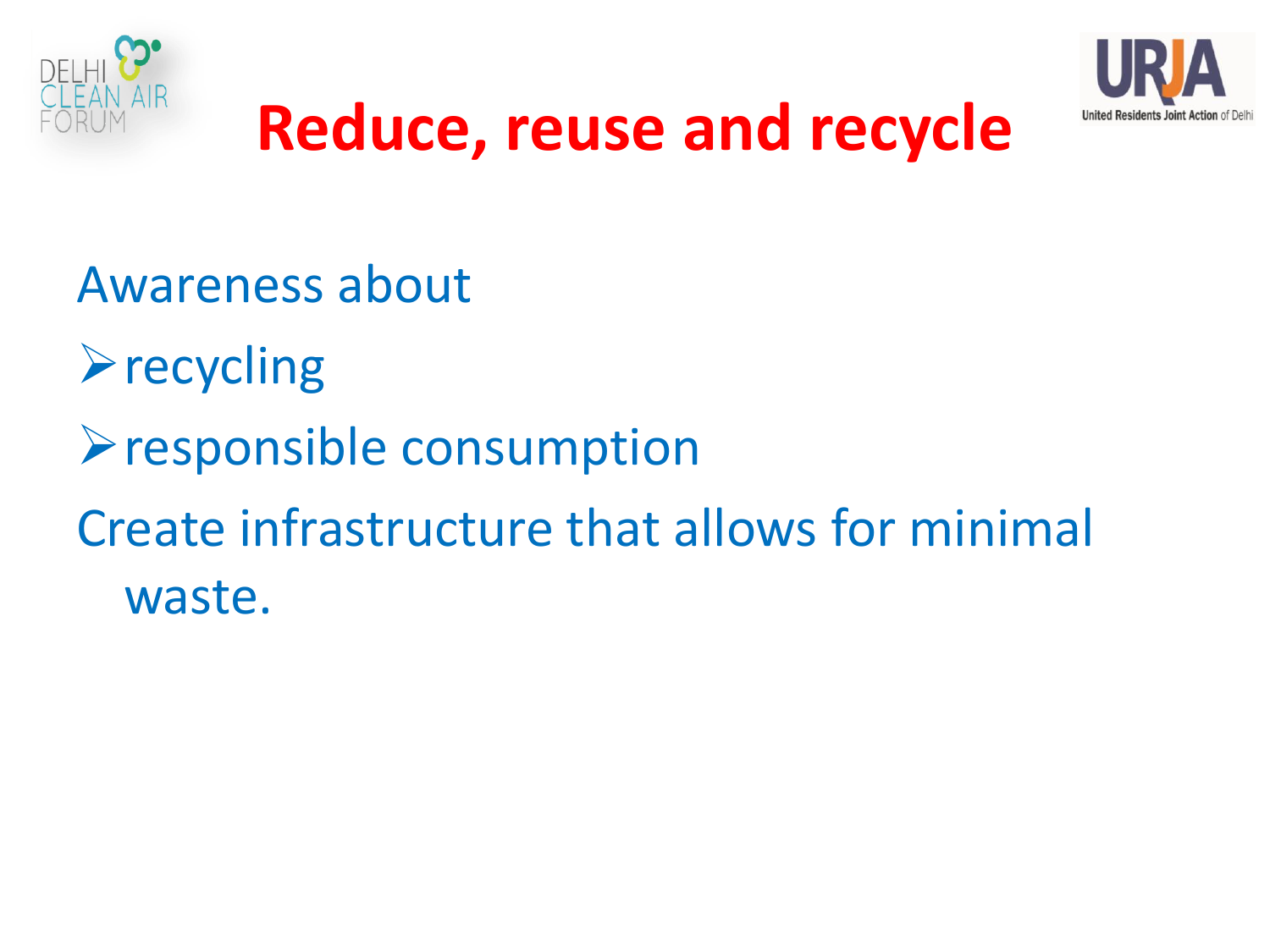



## **Must Do**

- Connection between a citizen/beneficiary , the policy makers and the experts must be established in a structured way at colony level/ward level/district level.
- Whatever structure is being planned by the study available at the national/international levels must be taken into consideration.
- The regular growing population influx in city must be taken into account/consideration before the execution and implementation period while formulating and releasing the policy.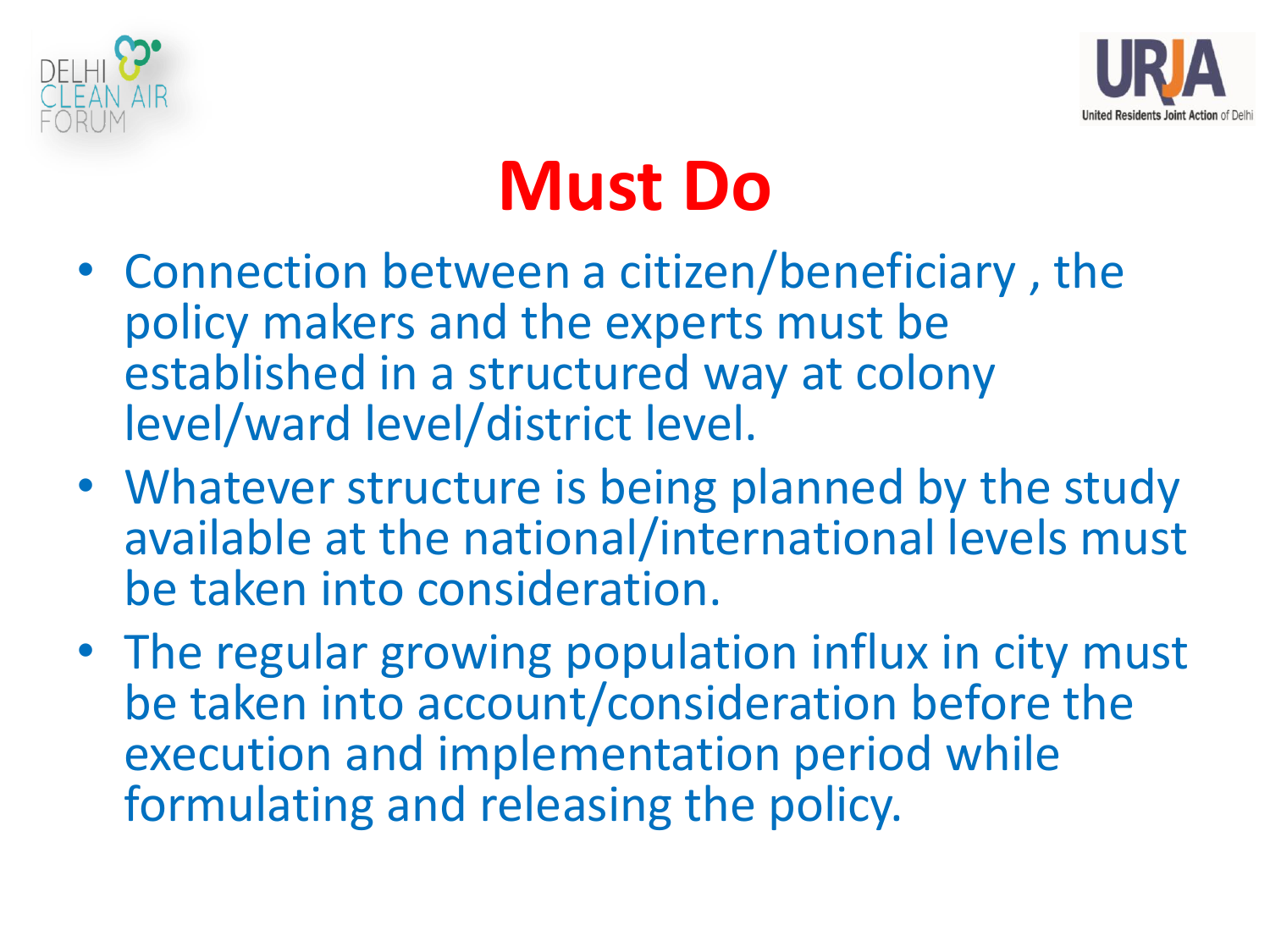



# **Challenges for Sustainable City**

- Encroachment
- Additional growth in number of vehicles occupying the mobility space
- Unregulated vendors
- Non-capping of public transport
- Unregulated waste management practices
- Non implementation of industrial rules
- Non implementation of penal actions
- Governance failures
- Local area planning missing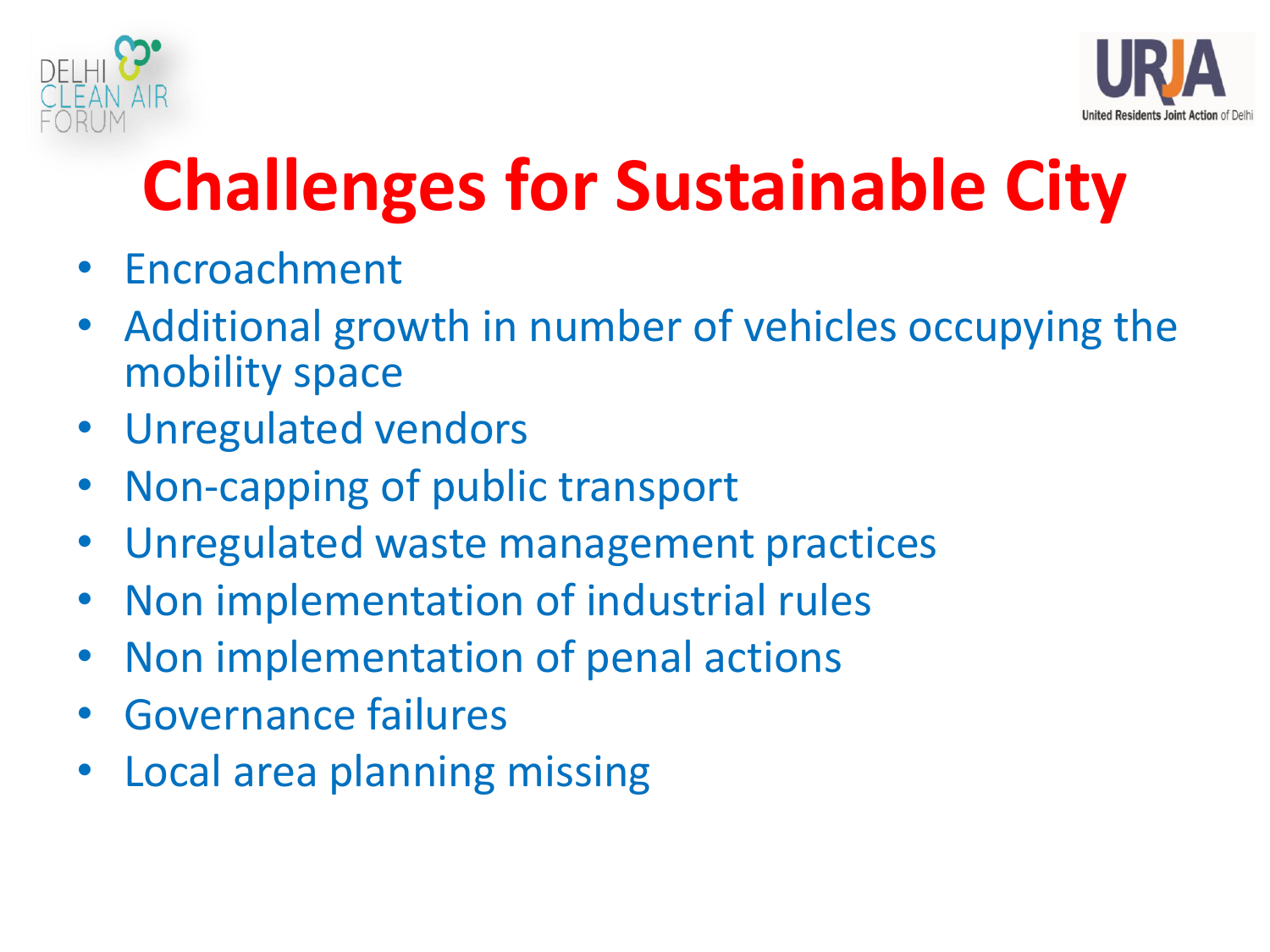



### *Solutions : "Engaging Communities for Improving Our Cities"-*

*Seems to be the only answer to all the above issues.*

- Need to develop a process to take citizen into confidence to work with the policy to achieve desired outcome
- Behavioral change and capacity building of the authorities and agencies
- Knowledge sharing and reporting within the departments and inter departments
- Reporting and execution under one roof in a ward
- Ward level /district level/zone level planning committees\*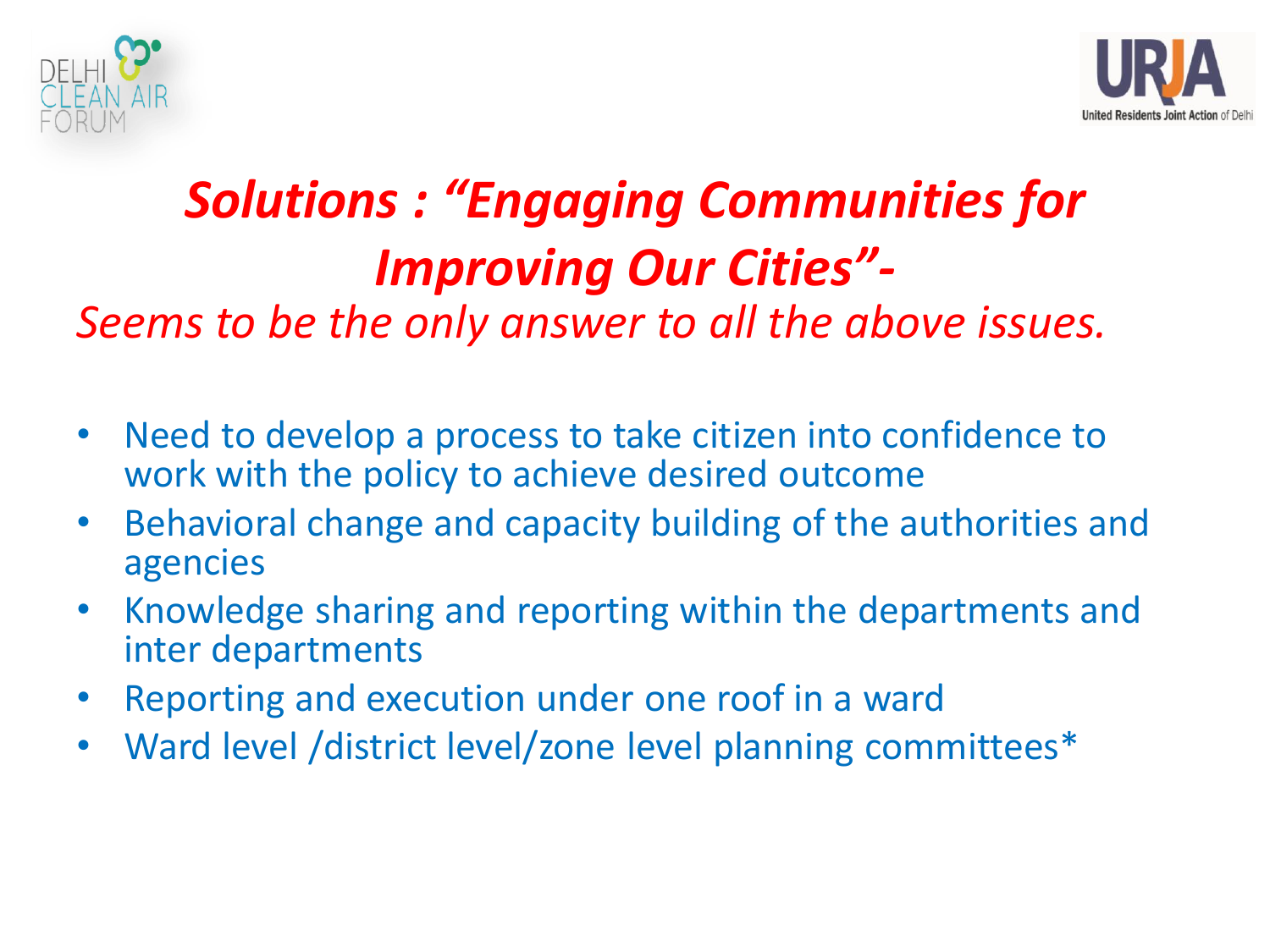

#### *Recommendations:*



#### **Garbage -Safai Nigrani Samiti :**

To manage waste / garbage Safai Nigrani samiti- that include representative of RWA, Informal sector- Rag Pickers, Waste Collectors & Municipal Staff jointly working as a team

#### **City Development -Local Area Plan :**

- To work and achieve the mandatory provisions under master Plan- Local area planning ( tailor made)is the only answer to achieve the growing needs of the population as per the provisions of the MPD , the commercial, residential or mix use zone, institutional areas, industries , green belts etc. must be balanced
- Colony or ward level plan with a local residents committee in a structured, accountable time bound action plan can only resolve the growing needs timely. All policies available are achievable with public participation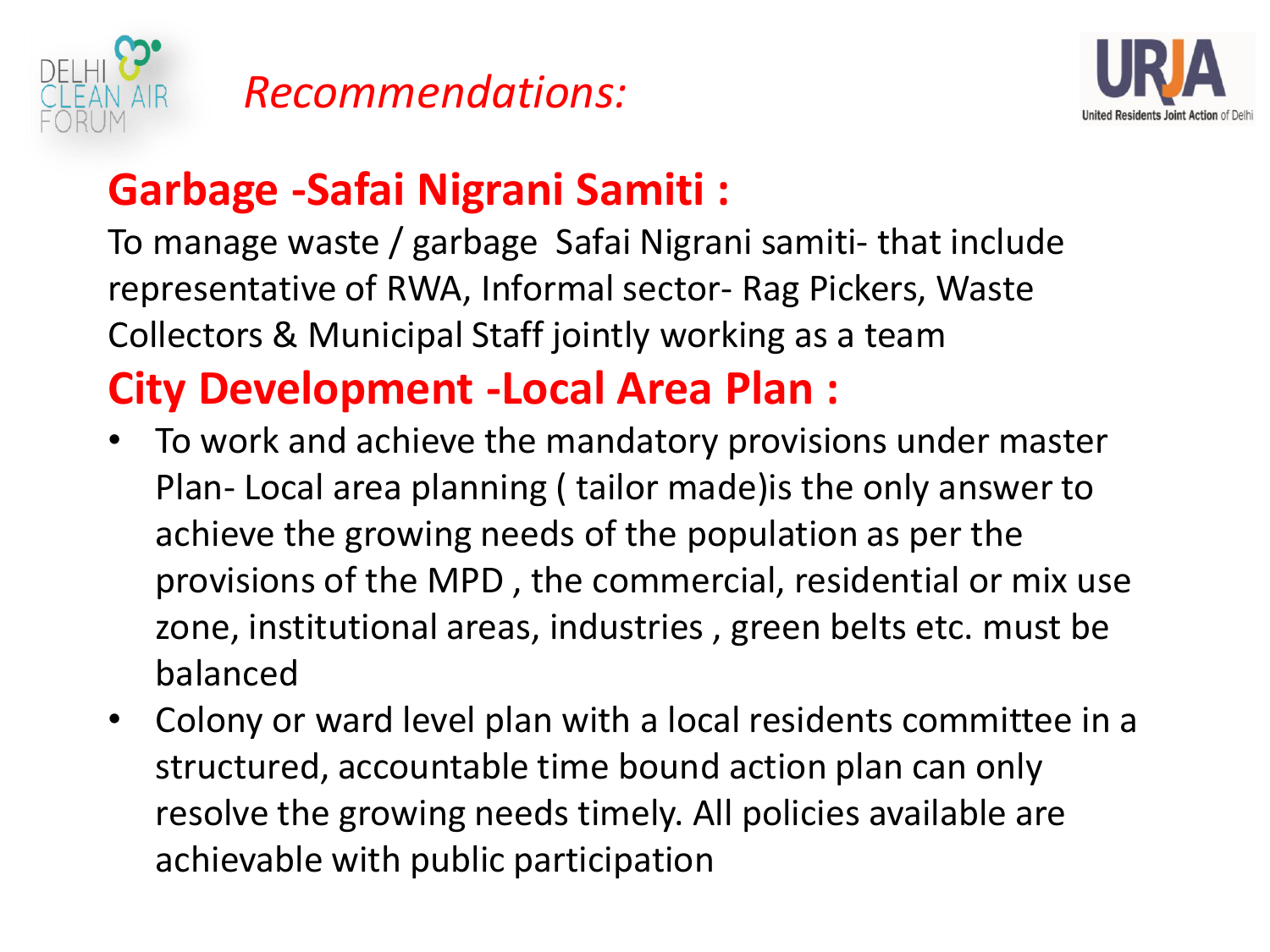



#### • **Ward Level consultative Committee-RWC** :

Residents ward Committee in each ward under the public consultation mechanism as mandated in the 74th constitution amendment

### • **Security**-

 Though Thana level committee do exist on paper but without actual or genuine stake holders

#### • **Clean Air**-

 A committee inclusive of community leaders,Faith leaders, RWA & MTA, Experts and administrative authority nodal officers as created and suggested by Delhi Clean air Forum